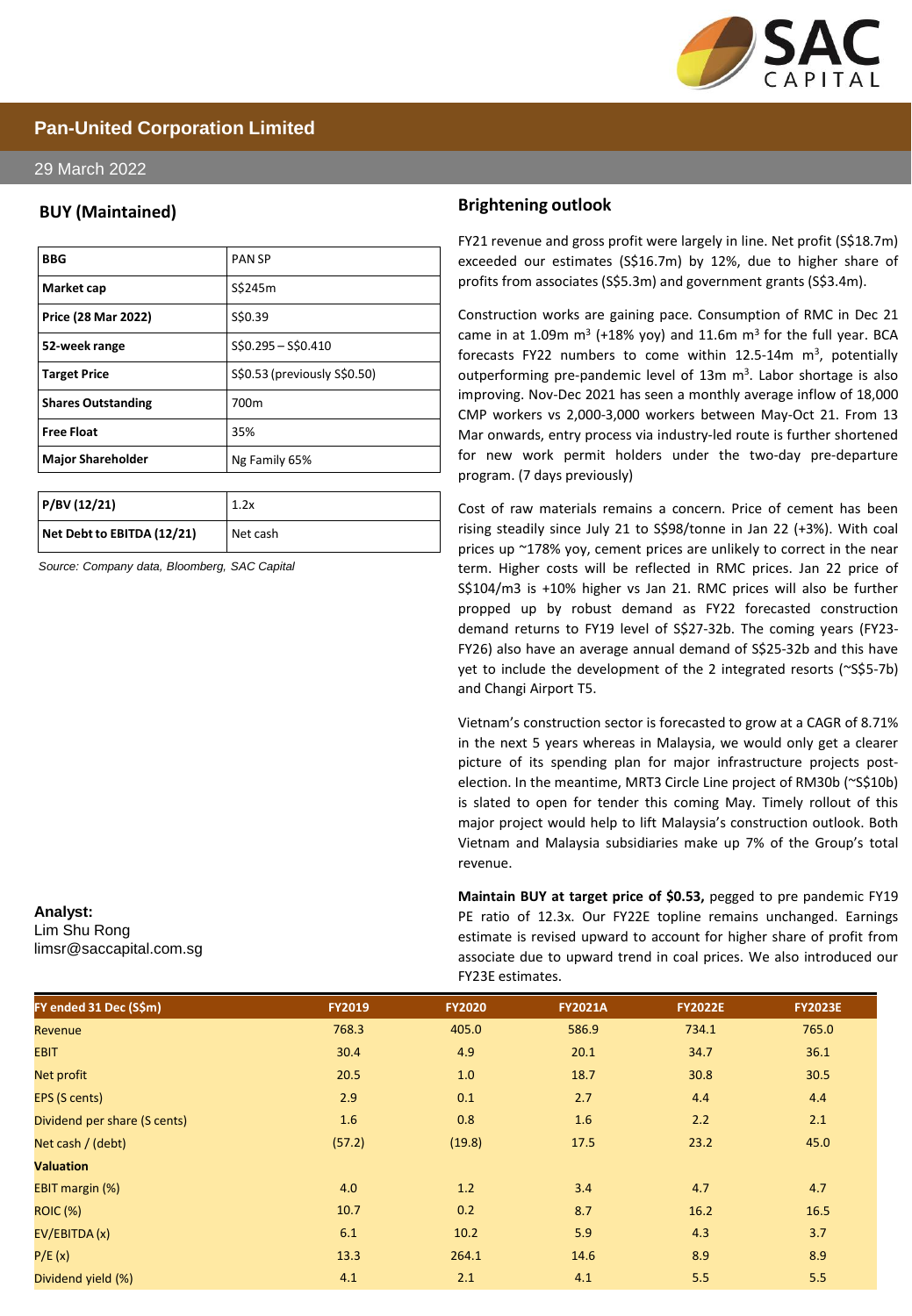

### **Income Statement**

| YE 31 Dec                         |              |              |              |              |              |
|-----------------------------------|--------------|--------------|--------------|--------------|--------------|
| S\$m                              | <b>FY19A</b> | <b>FY20A</b> | <b>FY21A</b> | <b>FY22E</b> | <b>FY23E</b> |
| Revenue                           | 768.3        | 405.0        | 586.9        | 734.1        | 765.0        |
| Cost of sales                     | (635.4)      | (320.2)      | (459.8)      | (586.7)      | (611.4)      |
| <b>Gross profit</b>               | 133          | 85           | 127          | 147          | 154          |
| Other income                      | 3.5          | 7.3          | 5.7          | 3.3          | 3.3          |
| Other expenses                    | (106.0)      | (87.2)       | (112.6)      | (116.0)      | (120.9)      |
| <b>Operating profits</b>          | 30.4         | 4.9          | 20.1         | 34.7         | 36.1         |
| Interest expense                  | (5.3)        | (3.5)        | (2.3)        | (2.3)        | (2.3)        |
| Share of results of<br>associates | 1.1          | 0.3          | 5.3          | 6.6          | 4.9          |
| Profit before tax                 | 26.2         | 1.7          | 23.1         | 39.0         | 38.7         |
| Tax expense                       | (5.3)        | (0.2)        | (4.2)        | (6.6)        | (6.6)        |
| Minority interests                | 0.4          | 0.5          | 0.2          | 1.6          | 1.6          |
| <b>PATMI</b>                      | 20.5         | 1.0          | 18.7         | 30.8         | 30.5         |

# **Balance Sheet**

| YE 31 Dec                          |              |              |              |              |              |
|------------------------------------|--------------|--------------|--------------|--------------|--------------|
| S\$m                               | <b>FY19A</b> | <b>FY20A</b> | <b>FY21A</b> | <b>FY22E</b> | <b>FY23E</b> |
| Intangible assets 5.7              |              | 6.5          | 6.7          | 9.6          | 13.0         |
| Investment in<br>associate         | 3.4          | 3.7          | 4.3          | 10.9         | 15.9         |
| Other<br>investments               | 0.2          | 0.0          | 0.0          | 0.0          | 0.0          |
| PPE                                | 189.6        | 174.3        | 166.2        | 149.2        | 133.1        |
| Other<br>receivables               | 0.2          | 0.1          | 0.2          | 0.2          | 0.2          |
| Deferred tax<br>assets             | 0.9          | 1.0          | 1.2          | 1.2          | 1.2          |
| Total non-                         | 199.8        | 185.6        | 178.6        | 171.2        | 163.3        |
| current assets                     | 22.4         |              | 23.7         |              | 31.6         |
| Inventories<br>Trade and other     |              | 23.9         |              | 30.4         |              |
| receivables                        | 159.7        | 116.8        | 125.5        | 151.5        | 157.9        |
| Derivatives                        |              |              | 0.3          | 0.3          | 0.3          |
| Other assets                       | 8.6          | 6.9          | 2.9          | 2.9          | 2.9          |
| Prepayments<br>Cash and cash       | 2.0          | 1.6          | 1.6          | 1.6          | 1.6          |
| equivalents                        | 49.6         | 67.6         | 64.1         | 69.8         | 91.7         |
| <b>Current assets</b>              | 242.3        | 216.8        | 218.1        | 256.5        | 286.0        |
| <b>Total assets</b>                | 442.1        | 402.3        | 396.7        | 427.8        | 449.4        |
| Finance lease                      | 6.6          | 4.8          | 6.1          | 6.1          | 6.1          |
| payables<br>Provisions             | 1.4          | 1.1          | 1.3          | 1.3          | 1.3          |
| Trade and other                    |              |              |              |              |              |
| payables                           | 83.7         | 77.9         | 98.4         | 112.4        | 117.2        |
| Deferrred income 0.3               |              | 1.6          | L            | L.           | L.           |
| Derivatives                        | 0.4          | 1.1          | 0.0          | 0.0          | 0.0          |
| Bank borrowings 57.8<br>Income tax |              | 44.9         | 21.4         | 21.4         | 21.4         |
| payable                            | 6.1          | 0.6          | 5.2          | 5.2          | 5.2          |
| <b>Total current</b>               | 156.4        | 131.9        | 132.5        | 146.5        | 151.3        |
| liabilities                        |              |              |              |              |              |
| Deferred tax<br>liabilities        | 6.9          | 7.3          | 6.3          | 6.3          | 6.3          |
| Finance lease<br>payables          | 15.6         | 11.4         | 13.2         | 13.2         | 13.2         |
| Other liability                    |              | 1.7          | 1.6          | 1.6          | 1.6          |
| Provisions                         | 3.6          | 4.4          | 4.4          | 4.4          | 4.4          |
| Bank borrowings                    | 49.1         | 42.5         | 25.2         | 25.2         | 25.2         |
| Total non-                         |              |              |              |              |              |
| current                            | 75.1         | 67.4         | 50.8         | 50.8         | 50.8         |
| liabilities                        |              |              |              |              |              |
| <b>Total liabilities</b>           | 231.5        | 199.3        | 183.2        | 197.3        | 202.0        |
| Share capital                      | 12.6         | 12.6         | 12.6         | 12.6         | 12.6         |
| Treasury shares                    | (1.0)        | (0.3)        | (0.8)        | (0.8)        | (0.8)        |
| Retained<br>earnings               | 190.6        | 182.3        | 193.2        | 209.0        | 224.6        |
| Minority interests 8.3             |              | 8.3          | 8.4          | 9.6          | 10.9         |
| <b>Total equity</b>                | 210.6        | 203.0        | 213.5        | 230.5        | 247.3        |

## **Ratios**

| YE 31 Dec                                                |                    |                      |                    |                   |                   |
|----------------------------------------------------------|--------------------|----------------------|--------------------|-------------------|-------------------|
|                                                          | FY19A FY20A        |                      | <b>FY21A</b>       | <b>FY22E</b>      | <b>FY23E</b>      |
| Profitability (%)                                        |                    |                      |                    |                   |                   |
| Gross margin                                             | 17.3               | 20.9                 | 21.6               | 20.1              | 20.1              |
| Pretax margin                                            | 3.4                | 0.4                  | 3.9                | 5.3               | 5.1               |
| Liquidity (x)                                            |                    |                      |                    |                   |                   |
| Current ratio<br>Quick ratio<br>Interest coverage        | 1.5<br>1.4         | 1.6<br>1.5           | 1.6<br>1.5         | 1.8<br>1.5        | 1.9<br>1.7        |
| ratio                                                    | 5.8                | 1.4                  | 8.6                | 14.8              | 15.4              |
| Net Debt to Equity                                       | 0.3                | 0.1                  | Net cash           | Net cash          | Net cash          |
| Valuation (x)                                            |                    |                      |                    |                   |                   |
| P/E<br>P/B<br><b>EV/EBITDA</b><br><b>Cash Conversion</b> | 13.3<br>1.3<br>6.1 | 264.1<br>1.4<br>10.2 | 14.6<br>1.3<br>5.9 | 8.9<br>1.2<br>4.3 | 8.9<br>1.2<br>3.7 |
| Cycle                                                    |                    |                      |                    |                   |                   |
| Trade receivable<br>days                                 | 73                 | 125                  | 75                 | 75                | 75                |
| Inventory days                                           | 13                 | 26                   | 19                 | 19                | 19                |
| Trade payable days                                       | 46                 | 92                   | 70                 | 70                | 70                |
| CCC days                                                 | 40                 | 59                   | 24                 | 24                | 24                |

# **Cash Flow Statement**

| YE 31 Dec                                      |              |              |              |               |                |
|------------------------------------------------|--------------|--------------|--------------|---------------|----------------|
| S\$m                                           | <b>FY19A</b> | <b>FY20A</b> | <b>FY21A</b> | <b>FY22E</b>  | <b>FY23E</b>   |
| <b>PBT</b>                                     | 26.2         | 1.7          | 23.1         | 39.0          | 38.7           |
| Depreciation &<br>amortization                 | 24.0         | 23.8         | 23.3         | 24.0          | 24.8           |
| Other<br>adjustments<br><b>Working capital</b> | 6.3          | 3.3          | (0.9)        | (4.4)         | (2.7)          |
| Receivables                                    | (11.3)       | 43.2         | (8.4)        | (26.1)        | (6.4)          |
| Inventories                                    | (0.1)        | (1.5)        | 0.2          | (6.7)         | (1.3)          |
| Payables                                       | 7.6          | (5.9)        | 20.6         | 14.1          | 4.7            |
| Other WC<br>changes                            | (3.4)        | 3.0          | 2.4          | -             | -              |
| Operating<br>cashflow                          | 49.4         | 67.6         | 60.3         | 39.9          | 57.8           |
| Others                                         | (6.7)        | (8.0)        | (2.8)        | (8.8)         | (8.8)          |
| Cash flow from<br>operations                   | 42.6         | 59.6         | 57.5         | 31.1          | 49.1           |
| <b>CAPEX</b>                                   | (6.0)        | (7.9)        | (8.8)        | (10.0)        | (12.0)         |
| Other<br>adjustments                           | 0.8          | 0.2          | 4.8          |               |                |
| Cash flow from<br>investments                  | (5.1)        | (7.8)        | (4.0)        | (10.0)        | (12.0)         |
| Free cashflow                                  | 37.5         | 51.9         | 53.5         | 21.1          | 37.1           |
| Dividends paid<br>to SH                        | (9.1)        | (7.7)        | (9.1)        | (15.0)        | (14.9)         |
| Proceeds from<br>borrowings                    | 77.0         | 71.7         | 68.9         |               |                |
| Other<br>adjustments                           | (103.4)      | (97.6)       | (117.1)      | (0.3)         | (0.3)          |
| Cash flow from<br>financing                    | (35.5)       | (33.6)       | (57.3)       | (15.4)        | (15.2)         |
| Net cash flow                                  | 2.0          | 18.2         | (3.8)        | 5.7           | 21.8           |
| Exch diff on<br>consolidation                  | (0.2)        | (0.3)        | (0.4)        | $\frac{1}{2}$ | $\blacksquare$ |
| Opening cash<br>balance                        | 47.9         | 49.6         | 67.6         | 64.1          | 69.8           |
| Ending cash<br>balance                         | 49.6         | 67.6         | 64.1         | 69.8          | 91.7           |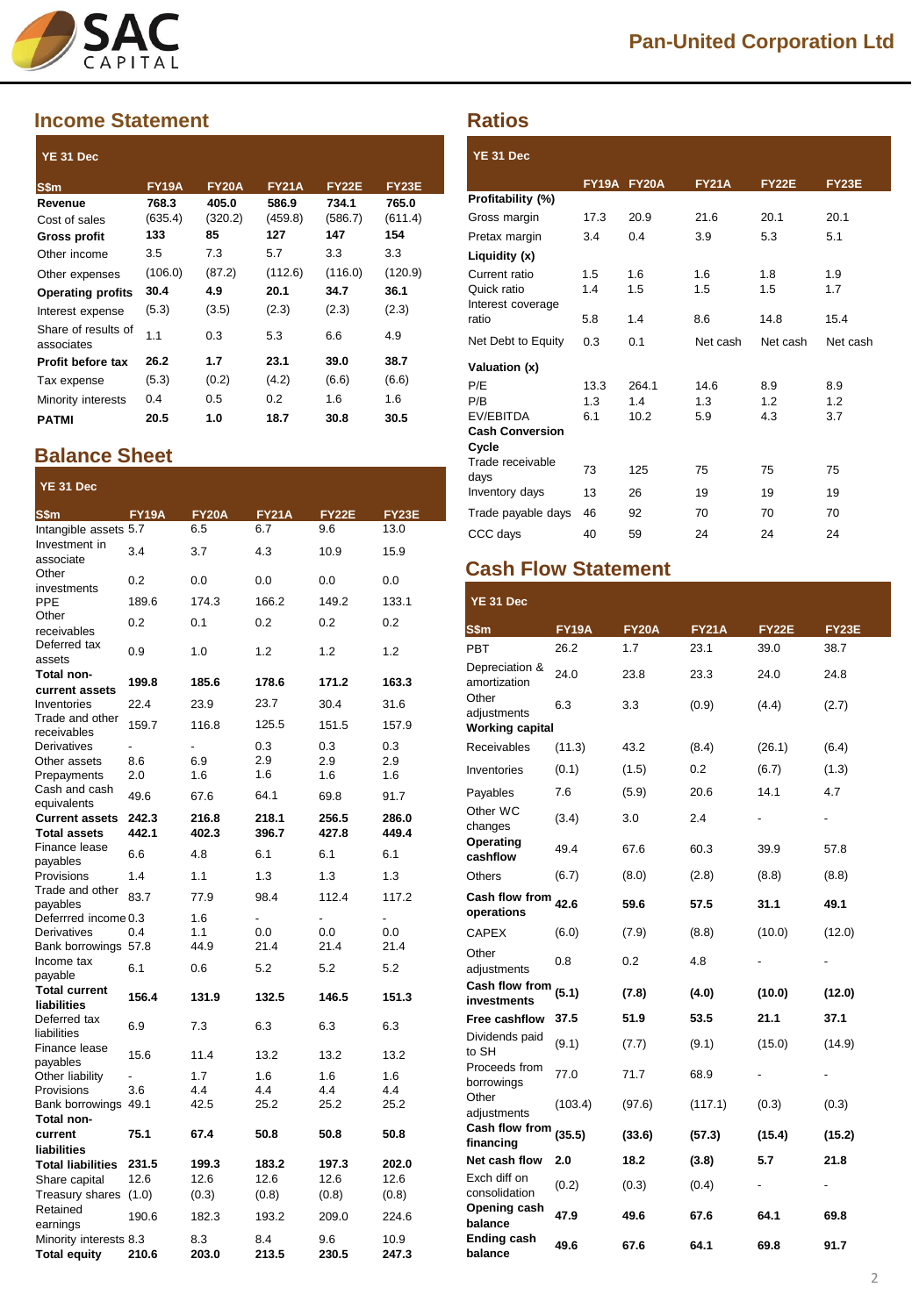

### **DISCLAIMERS AND DISCLOSURES**

This report has been prepared and distributed by SAC Capital Private Limited ("**SAC Capital**") which is a holder of a capital markets services licence and an exempt financial adviser in Singapore.

This report has been prepared for the purpose of general circulation, we have not had regard to the specific investment objectives, financial situation, tax position or unique needs and constraints of any individual person or any specific group of persons and does not purport to be comprehensive or contain all necessary information which a prospective investor may require in arriving at an investment decision. Any prospective purchaser should make his own investigation of the securities and all information provided. Advice should be sought from a financial adviser regarding suitability, taking into account the specific investment objectives, financial situation or particular needs of the person in receipt of the recommendation, before a commitment to purchase is entered into.

This report does not constitute or form part of any offer or solicitation of any offer to buy or sell any securities. This report is confidential and the information in this report shall not be copied or reproduced in part or in whole, and save for the recipient of this report, shall not be disclosed to any other person without the prior written consent of SAC Capital. The distribution of this report outside the jurisdiction of Singapore is also strictly prohibited.

Whereas SAC Capital has not independently verified all the information set out in this report, all reasonable care and effort has been taken to ensure that the facts stated herein are accurate, this report might contain certain forward looking statements and forward looking financial information which are based on certain assumptions and involve known and unknown risks, uncertainties and other factors which may cause the actual results or performance of the subject company to be materially different from those expressed herein. Predictions, projections or forecasts of the economy or market trends are not indicative of the future performance of the subject company. The inclusion of such statements and information should not be regarded as a representation, warranty or prediction with respect to the accuracy of the underlying assumptions of the subject company or that the forecast results will or are likely to be achieved.

Our opinion and facts set out in this report are based on the market, economic, industry and other applicable conditions prevailing as at the date of the preparation of this report. Such conditions may change significantly over a relatively short period of time and we assume no responsibility to update, revise or reaffirm our opinion in light of any development subsequent to the publication of this report, that may or may not have affected our opinion contained herein.

This report contains forward-looking statement which are based on assumptions or forecasts and are subject to uncertainties which may result in the actual result or performance to be materially different from the opinion or facts set out herein. Caution should be exercised in placing undue reliance on such statements. such assumptions or forecasts may change over a relatively short period of time and we assume no responsibility to update, revise or reaffirm our opinion in light of any development subsequent to the publication of this report.

No representation or warranty, expressed or implied, is made and no responsibility is accepted by the company, SAC Capital, or any of their affiliates, advisers or representatives as to the fairness, accuracy, completeness or adequacy of such information or facts, in this report or any other written or oral information made available to any interested party or its advisers and any liability therefore is hereby expressly disclaimed.

SAC Capital and its associates, directors, and/or employees may have positions in the securities covered in the report and may also perform or seek to perform other corporate finance and/or capital markets related services for the company whose securities are covered in the report. SAC Capital and its related companies may from time to time perform advisory services or solicit such advisory services from the entity mentioned in this report ("**Other Services**"). This report is therefore classified as a non-independent report. However, the research professionals involved in the preparation of this report are independent of those possible or actual business relationships as they have not and will not participate in the solicitation or provision of such business.

As at the date of this report, SAC Capital does not have proprietary positions or interests in the subject company, except for:

| <b>Party</b> | <b>Quantum of position</b> |
|--------------|----------------------------|
| Nil          | Nil                        |

As at the date of this report, SAC Capital, has had business relations with the subject company within the past 12 months, as disclosed hereunder:

| <b>Nature of Business Relation</b> | <b>Date of Business Relation</b> |
|------------------------------------|----------------------------------|
| Nil                                | Nil                              |